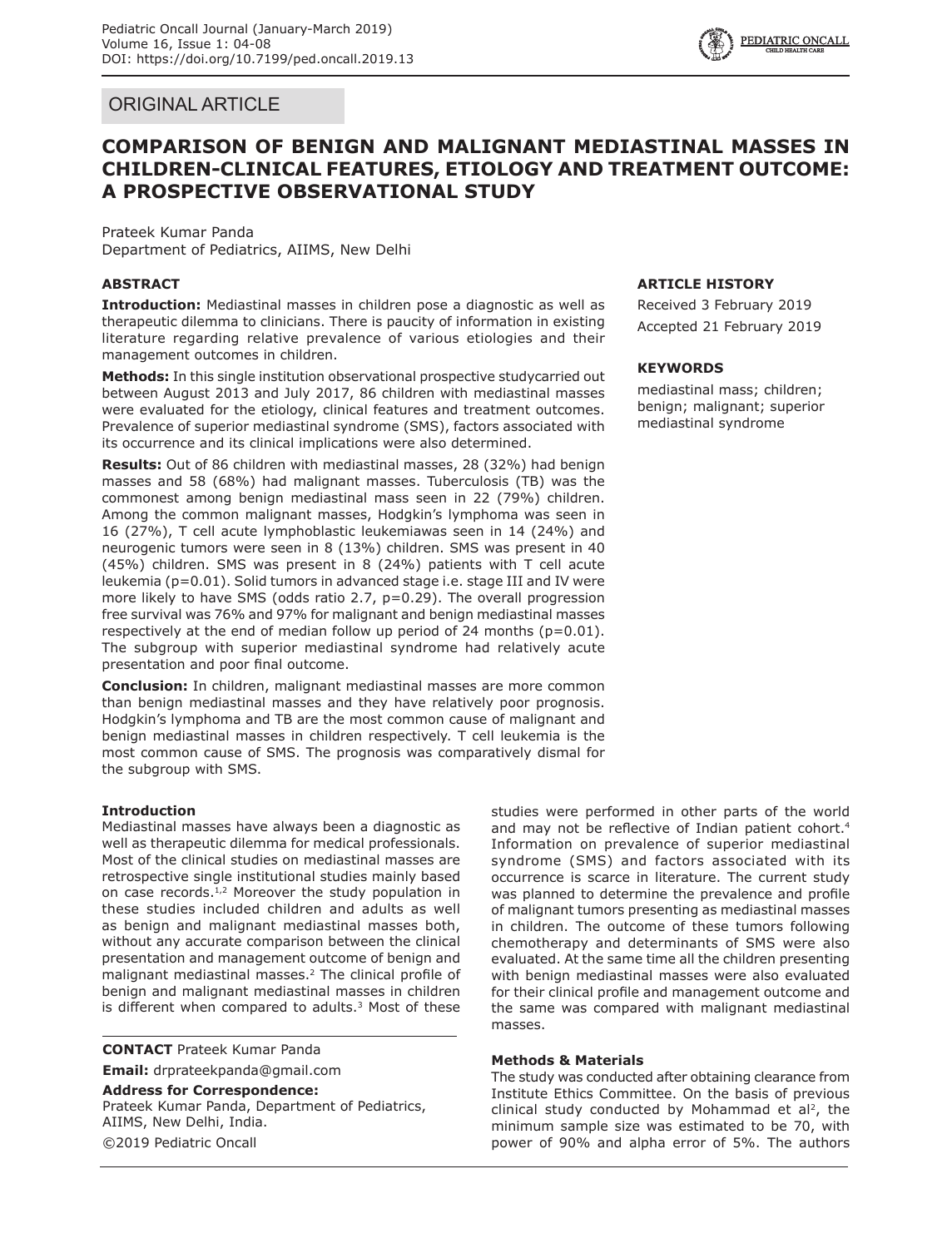prospectively evaluated 86 children aged 0-12 years with benign and malignant mediastinal masses with significant mediastinal widening on chest x-ray and/or CT scan (with/without SMS) from August 2013 through July 2017 for their clinical presentation, etiology and treatment outcomes. Children with symptom duration of <4 weeks were considered to have acute presentation. Children presenting with stridor, respiratory distress, facial or conjunctival congestion with engorged veins along with mediastinal mass in chest X ray and/or CT scan were considered to have SMS. If history, physical examination and chest X ray and CT scan showed features more favoring benign mediastinal masses, than tuberculosis (pulmonary and extrapulmonary) were ruled out as this is supposed to be currently the most prevalent cause of benign mediastinal masses in low and middle income countries.<sup>5</sup>

#### *Benign mediastinal masses*

Children with history of chronic cough, evidence of tuberculosis (TB) in pulmonary parenchyma or elsewhere in body, mantoux positivity, active contact with a TB patient in family or community and subacute/ chronic course without other features of malignancy were considered clinically to have benign mediastinal masses for the purpose of study. On the other hand, children with altered hematological parameters, with severe anemia or thrombocytopenia, severe bony pain, acute/subacute course with hepatosplenomegaly were considered clinically to have malignant mediastinal mass. For differentiating between the both help of radiology, pulmonology and pediatric oncology experts' help were also taken. Apart from the routine diagnostic tests for TB like complete blood count with erythrocyte sedimentation rate (ESR), mantoux test, family survey with chest X ray to trace possible tubercular contacts, gastric aspirate/sputum for acid fast bacilli (AFB), GeneXpert and MGIT(Mycobacterium Growth Indicator Tube) culture were also done in children with suspected benign mediastinal masses.<sup>6</sup> For children requiring lymphnode biopsy for confirmation, it was planned from most easily accessible location, either true-cut or excision biopsy, done by direct open biopsy, USG/CT or video endoscopy assisted (for mediastinal lymphnodes). Patients were diagnosed as TB based on clinical or bacteriological confirmation by either GeneXpert or microscopy and culture.<sup>7</sup> Disseminated TB was defined as presence of TB at 2 different sites. Treatment naïve patients were started on category 1 antituberculous therapy (ATT) with four drugs (isoniazid, rifampicin, pyrazinamide and ethambutol) for 2 months in intensive phase, followed by continuation phase with two drugs (isoniazid and rifampicin) for 4 months. Children with default or treatment failure cases previously were started on category 2 ATT with addition of streptomycin to the 4 drugs in intensive phase and total duration of ATT was increased to 9 months. Multi-drug resistant tuberculosis (MDR-TB) if the tubercular bacilli was resistant to rifampicin and isoniazid on MGIT culture.8 For children with suspected benign thymic hyperplasia, classic radiologic features like lobulated thymic contour, Sail sign in chest X ray, clinical profile and age of the child were taken into account to establish the final diagnosis.9 Sarcoidosis was diagnosed on the basis of increased serum angiotensin converting enzyme

(ACE) level, increased urinary calcium–creatinine level, non-caseating granuloma or altered CD4/CD8 ratio in lymph node biopsy or bronchoalveolar lavage fluid.<sup>10</sup> Bacterial or fungal infections were diagnosed by culture or serological tests. Clinical features, factors associated with SMS, treatment received (category and duration of ATT, intravenous or oral antibiotics, corticosteroid) and final treatment outcome were determined.

### *Malignant mediastinal masses*

Complete blood counts and peripheral smear alone or along with bone marrow examination was done for all patients. If this showed blast cells, a diagnosis of an acute hematological malignancy was made which was further characterized by flow cytometry of blood/ bone marrow examination. $11$  In other children, CT scan of the neck, chest or abdomen was done especially for solid tumors. Tissue diagnosis for the malignancy was established by the least invasive procedure (FNAC or biopsy of mediastinal mass, other lymph node/ tumor mass).<sup>12</sup> Treatment outcome was determined in the form of remission, relapse or mortality as per standard guidelines.

### *SMS syndrome*

Children with benign and malignant mediastinal masses were evaluated for evidence of SMS.<sup>13</sup> The factors associated with this syndrome were evaluated e.g. age and sex distribution, histopathological diagnosis, site and stage of tumor, duration of symptoms before presentation to health care system.

### **Statistical analysis**

Data were collected on predesigned proforma, managed using MS Excel spreadsheet and analyzed using Stata software. Frequency (percentage and its 95% confidence interval) was computed for each tissue diagnosis, clinical feature and treatment outcome of mediastinal malignancy. For determining association of different factors with SMS, chi square test was used and odds ratio with 95% confidence interval were used. P value <0.05 was considered significant.

#### **Results**

Out of 86 children, 28 (32%) had benign mediastinal masses and 58 (68%) had malignant mediastinal masses. Clinical characteristics of benign and malignant mediastinal masses are given in table 1.

Among the children with benign mediastinal masses, male: female ratio was 16:12. Mean age of clinical presentation was 8.3±3.1 years. Twenty-two (79%) children had TB, of which 15 were bacteriologically confirmed and 10 had disseminated TB. Seventeen children responded to category 1 and 5 children required category 2 ATT. None of the children had MDR-TB. Only 1 child with disseminated TB did not respond to treatment and died following respiratory failure. Five children (mean age of presentation 3.2 years) had benign thymic hyperplasia and 4 were asymptomatic and this was mainly an incidentally detected finding on chest X-ray, only one child had recurrent wheeze. One child had sarcoidosis who responded to oral corticosteroids. Seven children (25%) had evidence of SMS, out of which 6 were boys and 5 had disseminated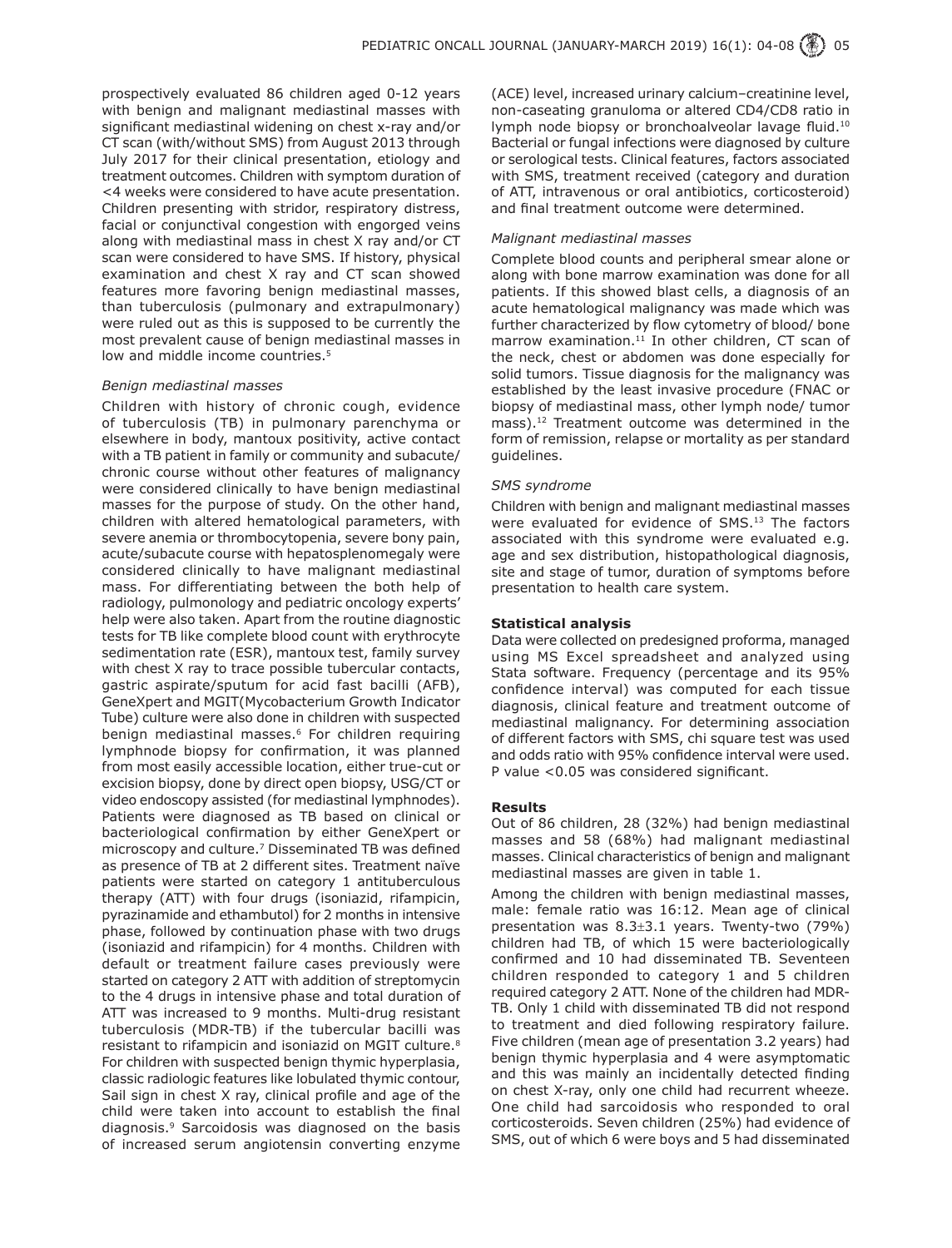TB (p= 0.04 and 0.02 respectively). Remaining children (97%) were completely cured and asymptomatic at median follow up of 22 months.

Among the children with malignant mediastinal masses, male: female ratio was 45:13. Mean age of presentation was 6.6±3.4 years. The etiologies of malignant mediastinal mass are given in table 2. Thirty-three (57%) children had SMS (Table 2). Regarding etiology only T cell acute leukemia had very strong association with SMS (p=0.01). Solid tumors in advanced stage i.e. stage III and IV were more likely to have SMS (odds ratio 2.7, p=0.29). Children with SMS had a more acute presentation as compared to those without the same (p=0.03). Overall 40 (76%) children with malignant mediastinal mass had favorable outcome at mean duration of follow up of 24 months, as compared to 97% in children with benign mediastinal masses  $(p=0.01)$ . In the study group, Hodgkin's lymphoma and B cell leukemia had better prognosis with 87% and 66% favorable response respectively. T cell leukemia and metastatic neuroblastoma had worse prognosis with only 50% of these children having favorable outcome in both cases. The sub-group with SMS had relatively poor prognosis with survival rate of 67% while those without SMS had survival rate of 83% (p=0.05, odds ratio 4.6). Prevalence of SMS was also statistically more in children with malignancy as compared to benign lesions (57% vs 25%, p=0.01).

Age wise break up of different etiologies of mediastinal mass is given in Table 2. Age of presentation, gender of the child and anatomical site of mediastinal mass was found to have no correlation in predicting SMS in both benign and malignant mediastinal masses (Table 3). Out of 24 children with acute presentation of symptoms, 20 (83.3%) children had SMS. On the other hand, out of the 62 children with subacute/chronic presentation, only 16 (25.8%) children had SMS (p=0.01).

#### **Discussion**

Fever and cough were the most common symptoms of benign mediastinal masses in our study and TB was the most common cause. Similar clinical finding had been demonstrated previously by Temeset al.<sup>14</sup> Fever, respiratory distress and cough were the most common presentation of mediastinal malignancy in our study apart from non-specific constitutional symptoms. Previously Shrivastav et al and Aroor et al also showed similar findings in their studies. $1,15$  In our study 56% of children with malignant mediastinal masses had superior mediastinal syndrome, which is significantly higher than other studies. It could be due to the fact that these studies were comprised of heterogeneous population including both benign and malignant mediastinal masses. Similar results were also demonstrated in clinical studies performed by Adegboye et al and Arya et al.<sup>16,17</sup>

In our study, malignant mediastinal masses were more common than benign mediastinal masses. Temes et al in their study also showed malignant mediastinal masses are more common than benign mediastinal masses in children unlike adults.<sup>14</sup> However, the predominance of malignant mediastinal masses in a setting with high prevalence of tuberculosis can be explained by referral bias, as the study was carried out at a tertiary center and malignant masses are more likely to be referred for evaluation. Similar results had been previously shown by Simpson et al in their clinical review.<sup>18</sup>

The most common etiology of malignant mediastinal mass in our clinical study was Hodgkin's lymphoma followed by T cell acute leukemia, Non Hodgkin lymphoma and neurogenic tumor. Temes et al in their study showed Hodgkin's lymphoma to be the most common mediastinal mass in children.<sup>14</sup> Studies based on adults like Shrivastav et al on the other hand showed thymoma to be most common mediastinal malignancy.<sup>1</sup>

| Clinical features    | Benign masses (N=28) | Malignant masses (N=58) |
|----------------------|----------------------|-------------------------|
| Fever                | 21 (77%)             | 49 (84%)                |
| Lymphadenopathy      | 20 (74%)             | 48 (82%)                |
| Pallor               | 6(21%)               | 39 (67%)                |
| Respiratory distress | 7(25%)               | 30 (51%)                |
| Cough                | 20 (74%)             | 25 (44%)                |
| Pleural effusion     | 8(29%)               | 18 (31%)                |
| Facial puffiness     | 6(21%)               | 13 (22%)                |
| Stridor              | 4(14%)               | 11 (19%)                |
| Pericardial effusion | 1(3%)                | 7(12%)                  |
| Seizure              |                      | 6(9%)                   |
| Bony pain            |                      | 4(7%)                   |
| Chest pain           | 1(3%)                | 4(7%)                   |
| Dysphagia            |                      | $1(1.5\%)$              |
| Change in Voice      |                      | $1(1.5\%)$              |

**Table 1.** Clinical features in children with benign and malignantmediastinal masses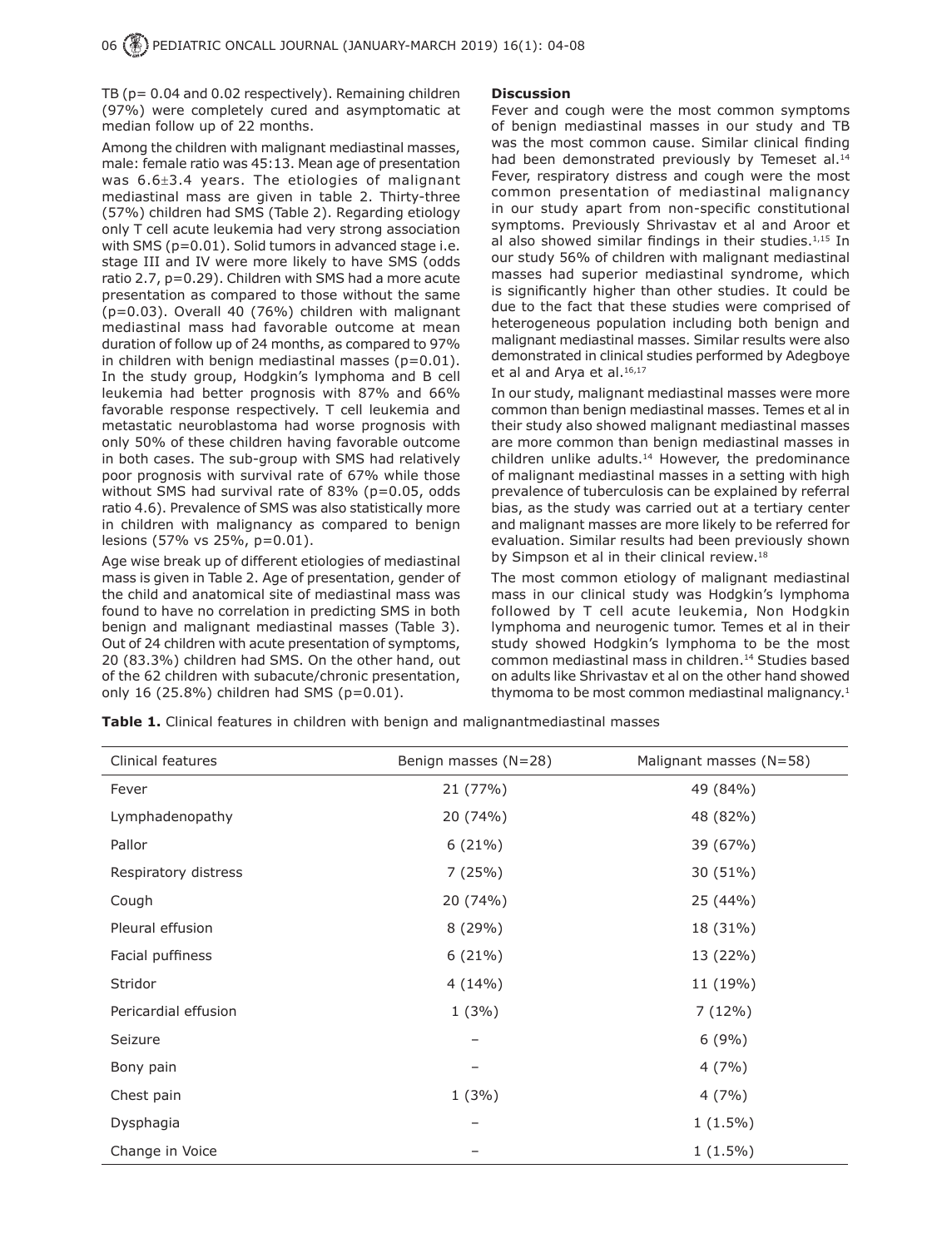| Etiology                                | No of children | <b>SMS</b>   | Age<br>(Mean $\pm$ SD in years) |  |
|-----------------------------------------|----------------|--------------|---------------------------------|--|
| Benign masses                           |                |              |                                 |  |
| Tuberculosis                            | 22             | $7(32\%)$    | $6.4 \pm 2.6$                   |  |
| Benign thymic hyperplasia               | 5              | 0            | $3.4 \pm 1.2$                   |  |
| Sarcoidosis                             | 1              | $\mathbf{0}$ | 8.5                             |  |
| Malignant masses                        |                |              |                                 |  |
| Hodgkin Lymphoma                        | 16             | 7(44%)       | $8.3 \pm 2.9$                   |  |
| T cell acute lymphoblastic leukemia     | 14             | 13 (93%)     | $10.1 \pm 1.3$                  |  |
| B cell Acute lymphoblastic leukemia     | 9              | 0            | $6.3 \pm 2.4$                   |  |
| Neuroblastoma                           | 8              | 6(75%)       | $3.2 \pm 1.1$                   |  |
| Non Hodgkin Lymphoma                    | 5              | $4(80\%)$    | $5.3 \pm 1.8$                   |  |
| Acute myeloid leukemia                  | 2              | $\Omega$     | $7.8 \pm 1.1$                   |  |
| Malignant peripheral nerve sheath tumor | $\overline{2}$ | $2(100\%)$   | $8.1 \pm 1.2$                   |  |
| Rhabdomyosarcoma                        | 1              | $1(100\%)$   | 11.5                            |  |
| Metastatic Nasopharyngeal carcinoma     | 1              | 0            | 10.5                            |  |
| Total                                   | 86             | 40(45%)      | $6.8 \pm 2.1$                   |  |

**Table 2.** Etiology of mediastinal masses and age wise distribution in children and prevalence of Superior Mediastinal Syndrome (SMS)

### **Table 3.** Factors associated with SMS

|                                 | Benign Tumors (n=28)       |                    |         | Malignant Tumors (n=58)   |                    |         |
|---------------------------------|----------------------------|--------------------|---------|---------------------------|--------------------|---------|
|                                 | $SMS(n=7)$                 | No SMS<br>$(n=21)$ | p value | <b>SMS</b><br>$(n=33)$    | No SMS<br>$(n=25)$ | p value |
| Age (in years)                  | $6.48 \pm 2.74$            | $6.79 \pm 2.31$    | 0.77    | $7.25 \pm 3.64$           | $5.92 \pm 3.23$    | 0.37    |
| Male<br>Female                  | $5(71.4\%)$<br>$2(28.6\%)$ | 17 (81%)<br>4(19%) | 0.47    | 26 (78.8%)<br>$7(21.2\%)$ | 19 (76%)<br>6(24%) | 0.52    |
| Anterior mediastinal<br>tumors  | $6(85.7\%)$                | 20 (95.3%)         | 0.44    | 27 (81.8%)                | 23 (92%)           | 0.23    |
| Posterior mediastinal<br>tumors | $1(14.3\%)$                | $1(4.7\%)$         |         | $6(18.2\%)$               | 2(8%)              |         |

T cell leukemia was the most common mediastinal mass presenting with the SMS in our study. Neurogenic tumor and Hodgkin's lymphoma constituted a significant proportion among the rest. Arya et al in their retrospective study also found out T cell leukemia to be the most common cause of superior mediastinal syndrome in children.<sup>15</sup>

Previously Fraga et al showed a survival rate of 70% and Temes et al showed a survival rate of 74% among the children with mediastinal malignancy in their studies.<sup>4,14</sup> In our study group, survival rate was 76%, which is comparable to previous studies. In the children with SMS a survival rate of 52% and 56% were found out in the studies performed by Arya et al and Takeda et al.<sup>17,19</sup> In our study the corresponding survival rate

was 67%. Hence, it can be safely concluded that with timely adequate chemotherapy, a good prognosis can be expected in most of the children with mediastinal malignancy, also shown in the clinical study performed by Gunn et al. $20$  On the contrary, the prognosis was relatively dismal for the subgroup with SMS.

Tuberculosis was the most common cause of benign mediastinal mass in children and most children responded favorably to antitubercular therapy. This result was consistent with previous literature described by Fraga et al.<sup>4</sup> The outcome of benign mediastinal masses were better as compared to malignant counterpart in our study and similar results were also found by Grossfield et al in their clinical study.<sup>12</sup>